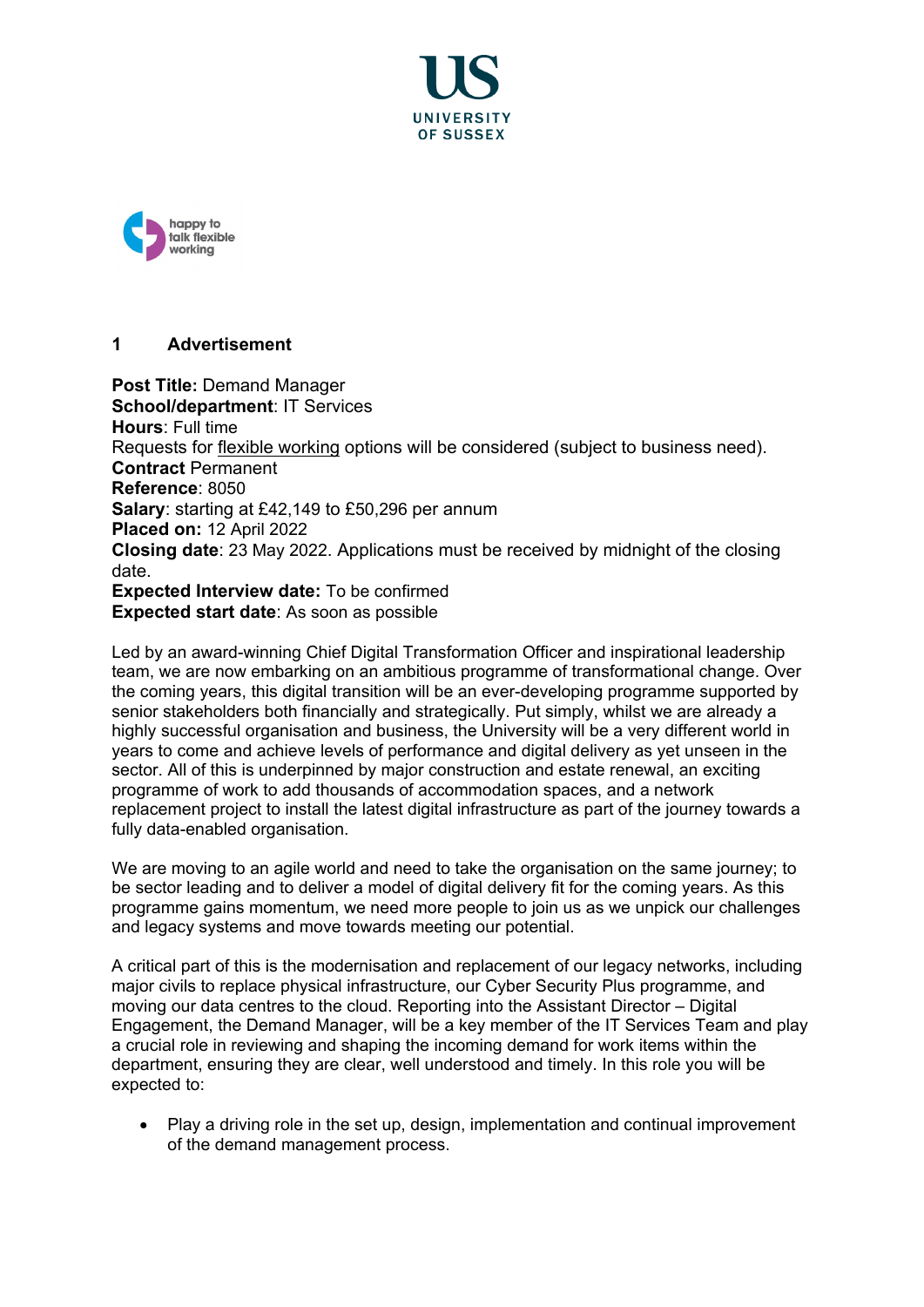- Work with senior colleagues throughout IT Services and the wider University community to ensure incoming work is understood, processed and communicated effectively.
- Work across several areas at any one time, influencing multiple partners and collaborating effectively to ensure the right work is prioritised
- Work alongside the Sussex Projects Team to understand the demand on ITS resources, liaising and negotiating with resource managers within ITS.
- Effectively manage the Business Partners and work to engage all levels of stakeholders in the business to understand the dependencies and impact of change.
- Chair and run the Demand Management Forum for the department<br>• Diagnose issues, scope requirements and develop substantive plan
- Diagnose issues, scope requirements and develop substantive plans to address issues and provide oversight of delivery.
- Lead, manage and promote the creation of high-quality outputs in the Digital Engagement Team, engendering a culture of continuous improvement.
- Work in partnership with other key stakeholders to ensure seamless service.

Not only do we offer flexible and remote working, a vibrant atmosphere, use of our incredible facilities, benefits, and an amazing pension; but we are offering the opportunity to be part of a transformation that will see us set the benchmark for a model of digital delivery in the HE sector.

For further information please visit<https://executive.global-resourcing.com/sussex/> Please contact Tom King/Lawrence Harris at Global Resourcing: [US@global-resourcing.com](mailto:US@global-resourcing.com) / 020 8253 1806 for informal enquiries.

# For full details and how to apply see our [vacancies page](http://www.sussex.ac.uk/about/jobs)

*The University of Sussex values the diversity of its staff and students and we welcome applicants from all backgrounds.*

## **2. The School / Division**

IT Services delivers a wide range of digital services to users across our Campus and beyond. Our Chief Digital Transformation Officer, Jason Oliver, is now tasked with shaping the strategic initiatives and strategies that will secure a successful and sustainable future for the institution, where digital technology and mobile platforms will increasingly transcend physical and geographical boundaries providing opportunities for the transformation of our students' and staff lives. Prior to joining Sussex he undertook similar advancements at the Science Museum Group and the Royal Opera House, where he built sector-leading teams and delivered a large-scale transformation agendas resulting in step-changes in organisational culture.

IT Services is organised into four main teams, delivering services through an evolving agile service management and delivery model: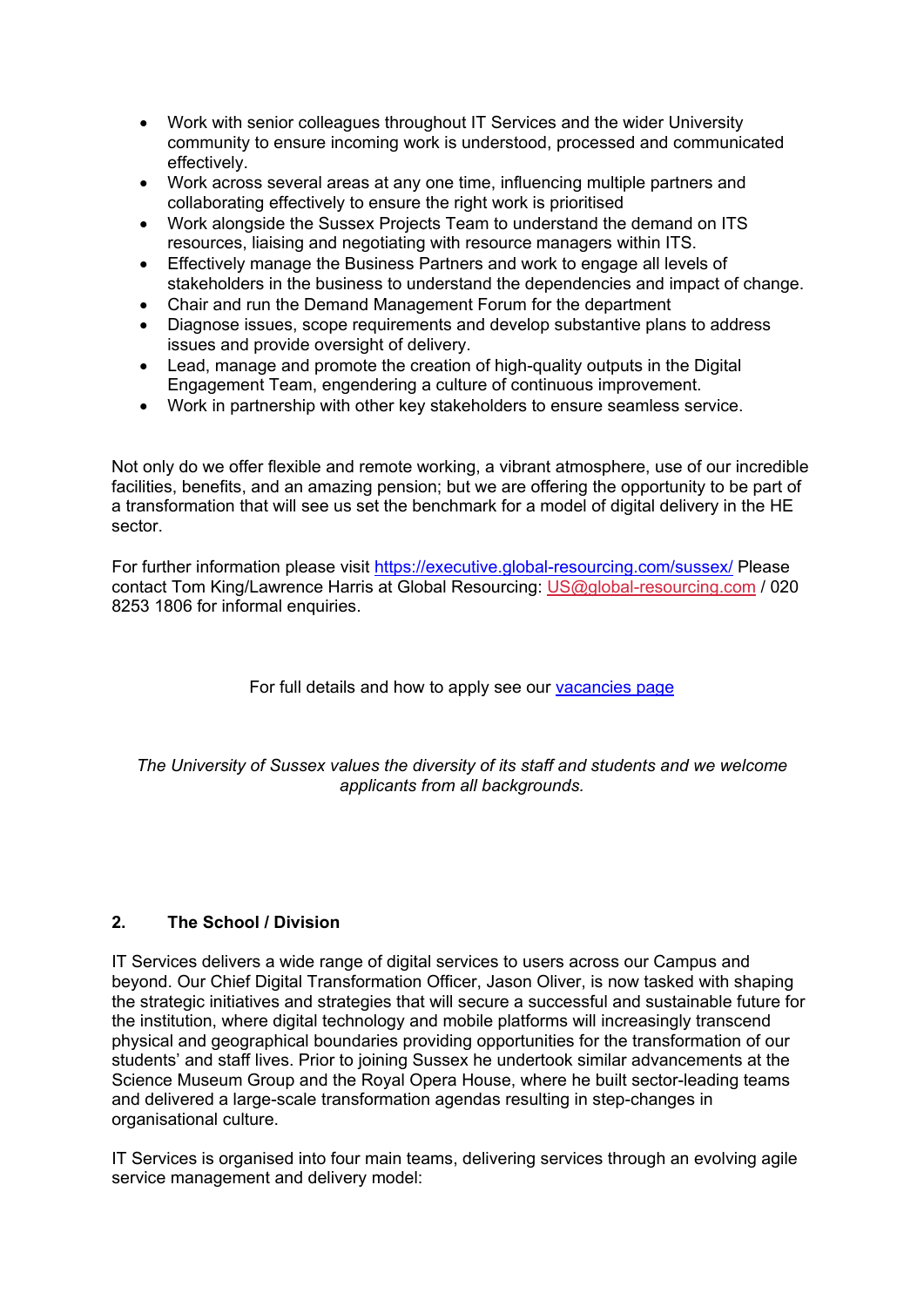The **Digital Engagement** team are primary changes agents working to transform our business processes and systems, to nurture the relationships between IT Services and its stakeholders, and helping us to understand and develop the ambitions for our use of digital technologies in education, research, student services and university administration.

The **Strategy and Architecture** team ensure our strategies, technologies, security and standards support our digital aspirations whilst planning the replacement, upgrades and improvements to our technologies and systems, ensuring that they are aligned and prioritised around the University's strategic plans and objectives.

The **Infrastructure** team work to define, modernise and automate our underlying platforms and network ensuring that they are optimised to meet the needs of the diverse communities across the University, to continue our journey to the cloud and to advance our approaches to ubiquitous connectivity across our campus.

The **Operations** team work across the research, teaching, professional services and student groups to manage our product areas, develop and integrate our platforms and applications, and support our communities to ensure outstanding service provision across the operational activity of IT Services.

# **3. Job Description**

Job Description for the post of: Demand Manager

| Department:              | <b>IT Services</b>                                                                                                                                                                                                                                                                                                                                                                                                                                             |
|--------------------------|----------------------------------------------------------------------------------------------------------------------------------------------------------------------------------------------------------------------------------------------------------------------------------------------------------------------------------------------------------------------------------------------------------------------------------------------------------------|
| Section/Unit/School:     | Digital Engagement                                                                                                                                                                                                                                                                                                                                                                                                                                             |
| Location:                | 50% Hybrid/Shawcross                                                                                                                                                                                                                                                                                                                                                                                                                                           |
| Grade:                   | 8                                                                                                                                                                                                                                                                                                                                                                                                                                                              |
| <b>Responsible to:</b>   | Assistant Director - Digital Engagement                                                                                                                                                                                                                                                                                                                                                                                                                        |
| <b>Responsible for:</b>  | <b>Business Partners</b>                                                                                                                                                                                                                                                                                                                                                                                                                                       |
| <b>Role description:</b> | To lead in reviewing and shaping the incoming demand<br>for work items in IT Services ensuring they are clear,<br>well understood and timely. To manage the Business<br>Partners and work as a team to engage with the<br>business and understand the dependencies and impact<br>of change. Working across several areas at any one<br>time means you'll influence multiple partners and<br>collaborate effectively to ensure the right work is<br>prioritised |

 $\mathcal{L}=\mathcal{L}=\mathcal{L}=\mathcal{L}=\mathcal{L}=\mathcal{L}=\mathcal{L}=\mathcal{L}=\mathcal{L}=\mathcal{L}=\mathcal{L}=\mathcal{L}=\mathcal{L}=\mathcal{L}=\mathcal{L}=\mathcal{L}=\mathcal{L}=\mathcal{L}=\mathcal{L}=\mathcal{L}=\mathcal{L}=\mathcal{L}=\mathcal{L}=\mathcal{L}=\mathcal{L}=\mathcal{L}=\mathcal{L}=\mathcal{L}=\mathcal{L}=\mathcal{L}=\mathcal{L}=\mathcal{L}=\mathcal{L}=\mathcal{L}=\mathcal{L}=\mathcal{L}=\mathcal{$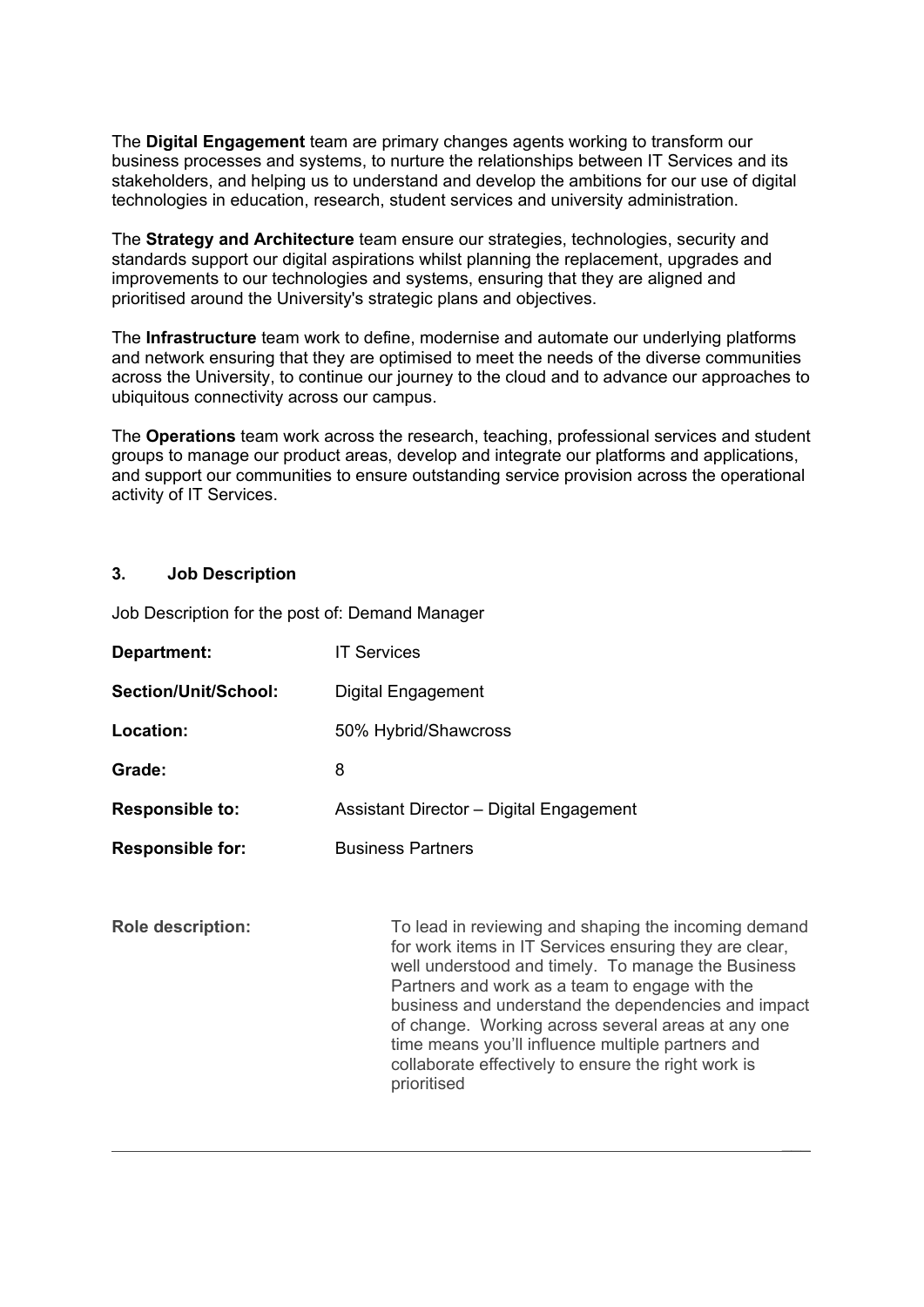### **PRINCIPAL ACCOUNTABILITIES**

- 1. Lead, manage, promote and maintain high quality in the Digital Engagement team, engendering a culture of continuous improvement.
- 2. Ensure the delivery of outputs of the department.
- 3. Ensure compliance with all relevant legislation and University policies, interpreting the same and advising on their practical application.
- 4. Work in partnership with other key stakeholders to ensure seamless service
- 5. The post holder is accountable for the design, implementation and continual improvement of the demand management process, working with senior colleagues throughout IT Services and in the wider University community to ensure incoming non-BAU work is understood, processed and communicated effectively.
- 6. Responsible for running and Chairing the Demand Management Forum for the department
- 7. Working closely with the Sussex Projects team to understand the full picture of demand on ITS resources, liaising and negotiating with resource managers within ITS.
- 8. Diagnosing issues and scoping requirements through analysis and effective listening, and questioning and assisting senior managers in developing substantive plans, to address issues and provide oversight of delivery
- 9. The role holder will play a key role as part of the Digital Engagement team in supporting the achievement of the strategic and operational goals of the University, Professional Services & the IT Services and Sussex Projects Division.
- 10. The post holder is expected to work collaboratively across the University and with key stakeholders to deliver single team working that efficiently and effectively supports the achievement of those goals and objectives.

## **KEY RESPONSIBILITIES**

- **1. Department Management and Leadership**
- 1.1 To manage the work of the IT Business Partners and ensure they are appropriately supported.
- 1.2 Provide management and leadership to motivate the team, clarify requirements and agree clear task objectives. Organise and delegate work fairly according to individual abilities and help the team focus their efforts on the task in hand motivating individual team members
- 1.3 Ensure the availability of resources to achieve targets and objectives including the selection, induction, performance management and development of all members of the department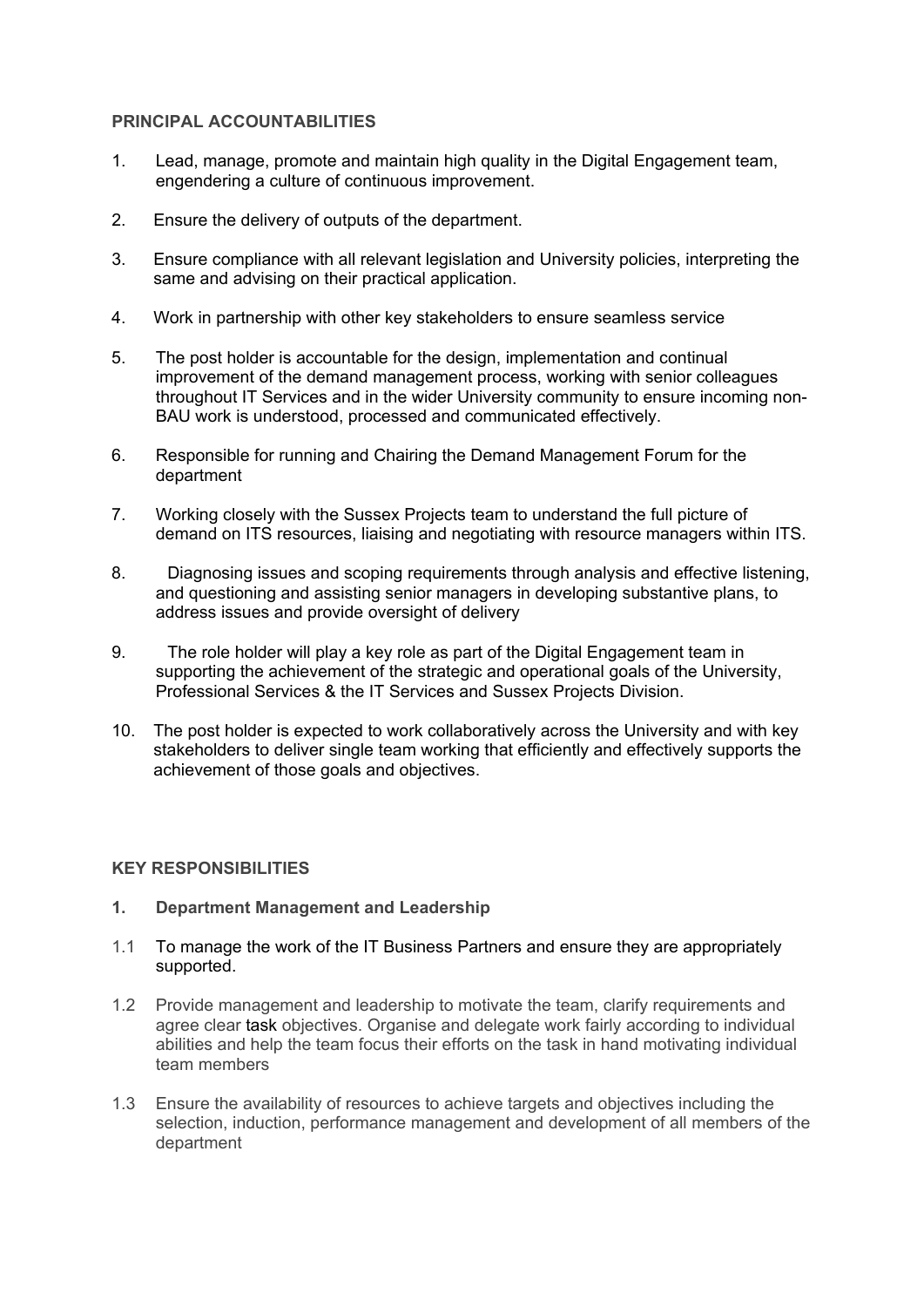- 1.4 Ensure departmental understanding and application of operational standards are embedded in the departmental culture and methods of working
- 1.5 Support the development of others, providing training and coaching in area of expertise
- 1.6 Foster an ethos of continuous improvement

### **2. Service Delivery**

- 2.1 Working within overall university policy and procedure, ensure the effective management of responsibilities in the area of expertise. Plan and allocate resources to support the achievement of departmental targets and objectives.
- 2.2 Ensure effective systems and procedures are in place to support the achievement of key performance targets in area of responsibility.
- 2.3 Contribute the development of departmental/functional strategic planning process
- 2.4 Ensure the delivery of improvements to systems and procedures to maintain effective service delivery within area of responsibility.
- 2.5 Ensure appropriate records and documentation are maintained commensurate with policy and procedure.
- 2.6 Provide reports and other communication media internally and externally as appropriate. To undertake analysis, interpretation and presentation of complex information to inform decisions related to subject area
- 2.7 Identify critical issues when resolving problems particularly where there is complex or competing information and use analysis and a deep understanding of business drivers to make decisions and resolve problems where diverse, partial and conflicting data, with a range of potential options available.
- 2.8 Own and lead the development and continual improvement of the departmental demand planning process, providing advice or input to contribute to the decision making of others (where decisions would have an impact of defined spread which may endure for some time).
- 2.9 To receive, understand and convey complex conceptual ideas or complex information (oral and written) which may be highly detailed, technical or specialist to inform decisions related to demand within the IT Services team.
- 2.10 Understand and explore customer needs, and/or adapt the service accordingly to ensure the usefulness or appropriateness and quality of service (content, time, accuracy, level of information, cost).

## **3. Policy and Procedure**

3.1 Based on a broad and deep set of knowledge and experience, interpret policy and procedure, providing advice on the application of policy as required.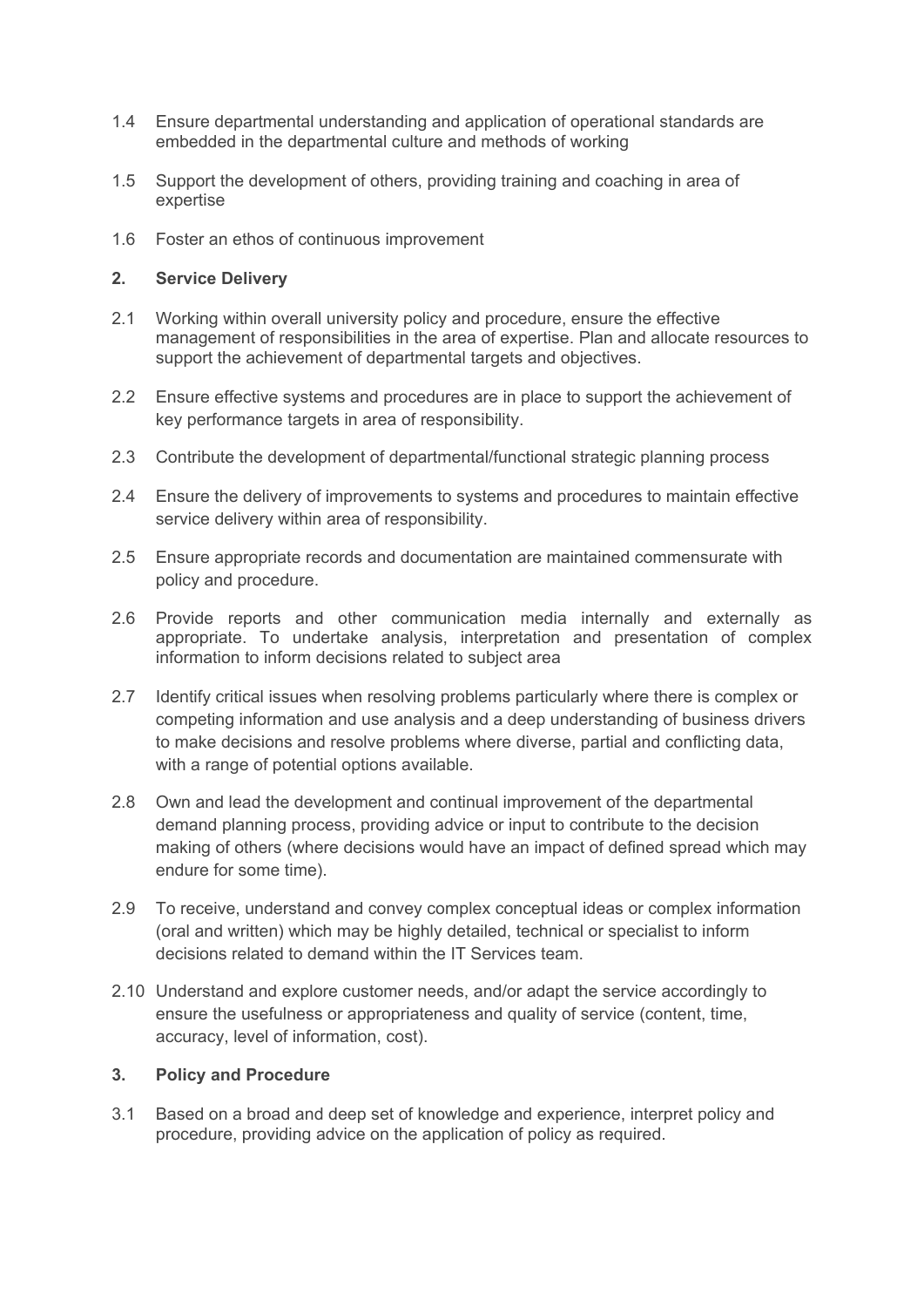- 3.2 Contribute to the shaping of policy decisions and improvement in managing the incoming demand pipeline.
- 3.3 Ensure appropriate governance is in place to enable effective understanding and prioritisation of incoming demand.

### **4. Customers and Stakeholders**

- 4.1 Proactively work with internal and external stakeholders, colleagues or students to ensure the effective service delivery; initiate and develop relationships, providing data and information to inform decisions as necessary, showing appropriate sensitivity when needed.
- 4.2 Persuade, influence and negotiate as appropriate to further the objectives of the **University**
- 4.3 Collaborates with Business Analysts and Product Owners to ensure understanding of business requirements.
- 4.4 Initiate, build & leverage internal networks and maintain relationships over time, establishing communication channels for self or others to use to overcome challenges

To carry out any other duties that are within the employee's skills and abilities whenever reasonably instructed.

This Job Description sets out current duties of the post that may vary from time to time without changing the general character of the post or level of responsibility entailed.

#### **INDICATIVE PERFORMANCE CRITERIA**

- 1. Leading a team of IT Business Partners
- 2. No budget responsibility
- 3. Not responsible for any equipment or premises.
- 4. Responsible for the management of incoming demand for work in the IT Services department
- 5. The post holder reports to the Assistant Director of Digital Engagement working under broad direction to enable the post holder to manage their own work and that of their team members, to achieve their agreed objectives. The role holder will play a key role as part of the departmental leadership team in supporting the achievement of the strategic and operational goals of the University, Professional Services & their Division. The post holder is expected to work collaboratively across the University and with key stakeholders to deliver single team working that efficiently and effectively supports the achievement of those goals and objectives.
- 6. Supports the achievement of IT Services and Sussex Projects compliance with all applicable statutory and regulatory compliance obligations, including (but not limited to): UKVI, Health & Safety, the Prevent Duty, data protection, Competition and Markets Authority requirements and equal opportunities, as appropriate to the grade and role. Additionally, to promote good practice in relation to University policy, procedure and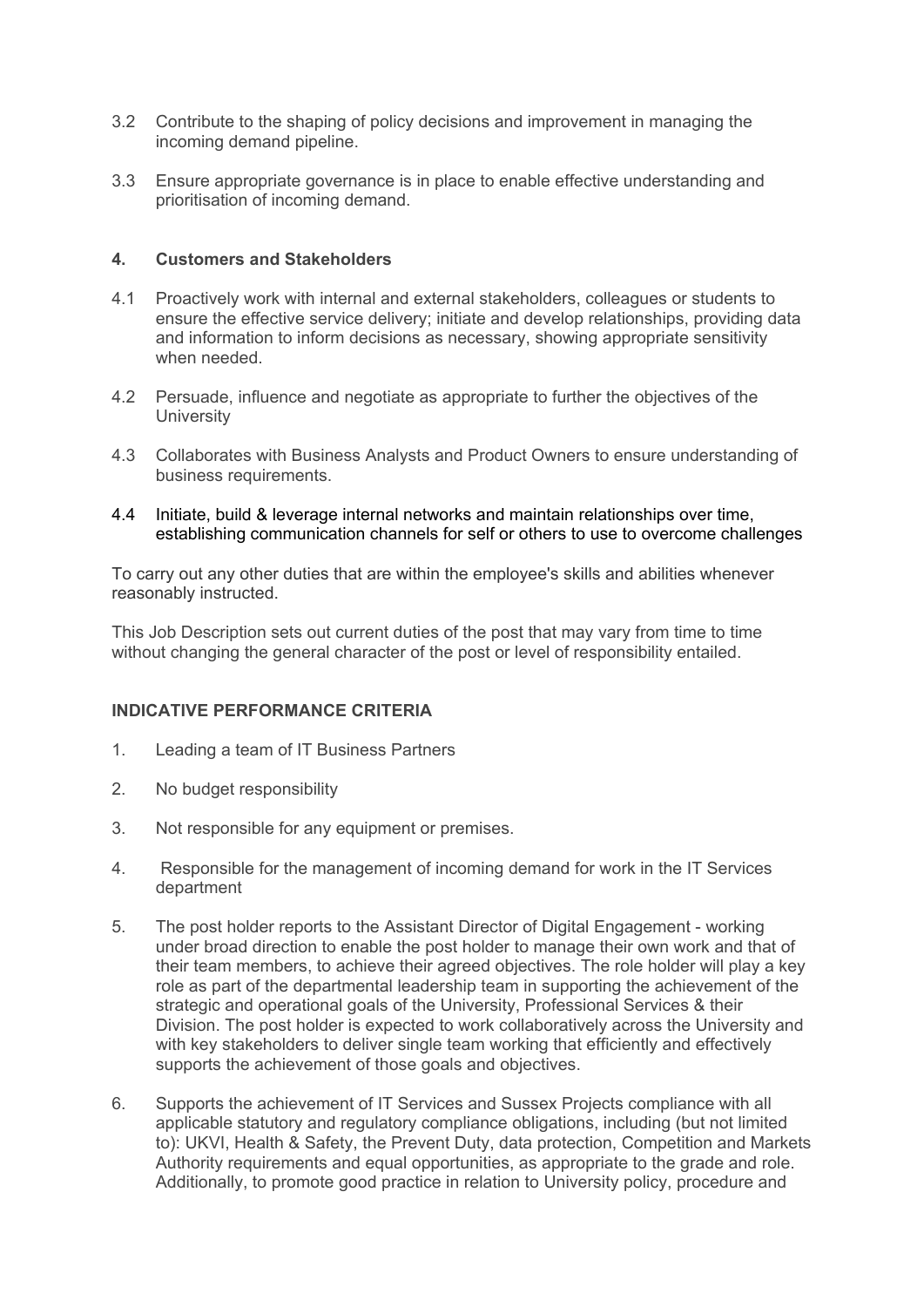guidance in relation to those compliance matters in respect of students, staff and other relevant parties.

7. Balance effectiveness and cost-efficiency in the management of any budgets the post holder is accountable for, demonstrating compliance with Value for Money and Return on Investment principles to support the University's strategic aim to achieve a worldclass standard of teaching and research by managing our resources effectively and efficiently

## **4. Person Specification**

#### **Essential Criteria**

- 1. Educated to degree level, or other equivalent qualification, or relevant level of experience, as appropriate to the discipline
- 2. A detailed applied and theoretical knowledge and understanding of specialist area.
- 3. Effective management skills
- 4. Well-developed oral and written communication skills with the ability to present policy and procedure in a way that can be understood by the audience.
- 5. Planning and organisational skills, with the ability to delegate to team members where appropriate.
- 6. Well-developed interpersonal skills with the ability to effectively influence, persuade and negotiate in area of expertise, effectively contribute to team working to build and develop working relationships.
- 7. Analytical skills with the ability to generate effective solutions and make effective decisions
- 8. Commitment to customer excellence
- 9. Effective IT Skills on MS platform.

#### **Essential role-specific criteria**

- 1. Strong analytical skills and problem-solving ability
- 2. Ability to build senior relationships that can be used to achieve outcomes
- 3. Builds trust and relationships throughout wider organisational structure to facilitate work beyond the immediate technical team